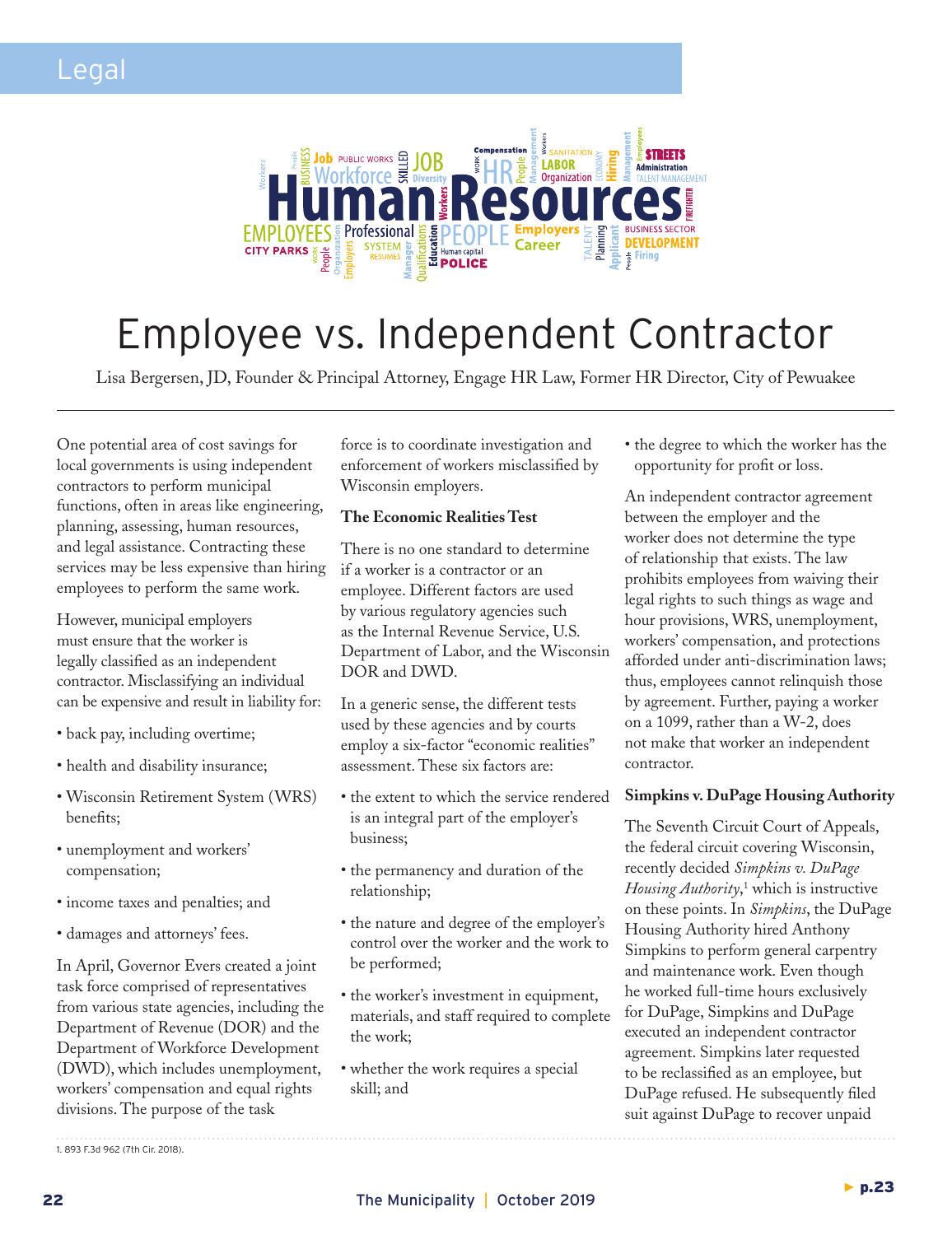overtime and disability benefits, claiming to be an employee under the Fair Labor Standards Act and Illinois state law.

Applying the economic realities test to the facts, the Seventh Circuit found evidence in the record indicating that DuPage had a high level of control over Simpkins' work, often telling him what to do and when to do it. There was evidence that DuPage purchased many of the tools Simpkins needed to perform his work. The court observed that Simpkins did not have any special skills, noting that employers typically hire an independent contractor because of their specialized skills. Ultimately, the court found the parties' independent contractor agreement was insufficient to overcome the other evidence in the record suggesting that Simpkins was legally an employee.

While these situations must be evaluated on a case-by-case basis, generally persons who own their own business, possess expertise in a specialized field, carry business insurance, provide their own tools and equipment, and work for multiple clients are correctly classified as independent contractors. On the other hand, as in the *Simpkins* case, workers who do not own a business, work exclusively for one entity, do not purchase the necessary equipment or carry business insurance, and have less control over when and how the work is performed, will likely be legally regarded as employees.

### **Wisconsin's Workers' Compensation Act**

The Wisconsin Workers' Compensation Act (WCA) provides an important exception to the economic realities test. The WCA has a nine-factor

assessment, and all nine factors must be met before a worker can lawfully be considered an independent contractor. "To be considered an independent contractor and not an employee, an individual must meet and maintain all nine of the following requirements:

- Maintain a separate business.
- Obtain a Federal Employer Identification number from the Federal Internal Revenue Service (IRS) or have filed business or self-employment income tax returns with the IRS based on the work or service in the previous year. (A Social Security number cannot be substituted for a FEIN and does not meet the legal burden of s. 102.07(8) of the Act.)
- Operate under specific contracts.

*▶* p.24

## Building Communities. It's what we do.



# **Bigger. Better. Stronger.**

Our clients come first. That's why we've expanded our footprint and only hire the best problem solvers. Consult with us today.



raSmith.com | 262-781-1000 Brookfield, Milwaukee, Appleton, Madison, Cedarburg, Mount Pleasant